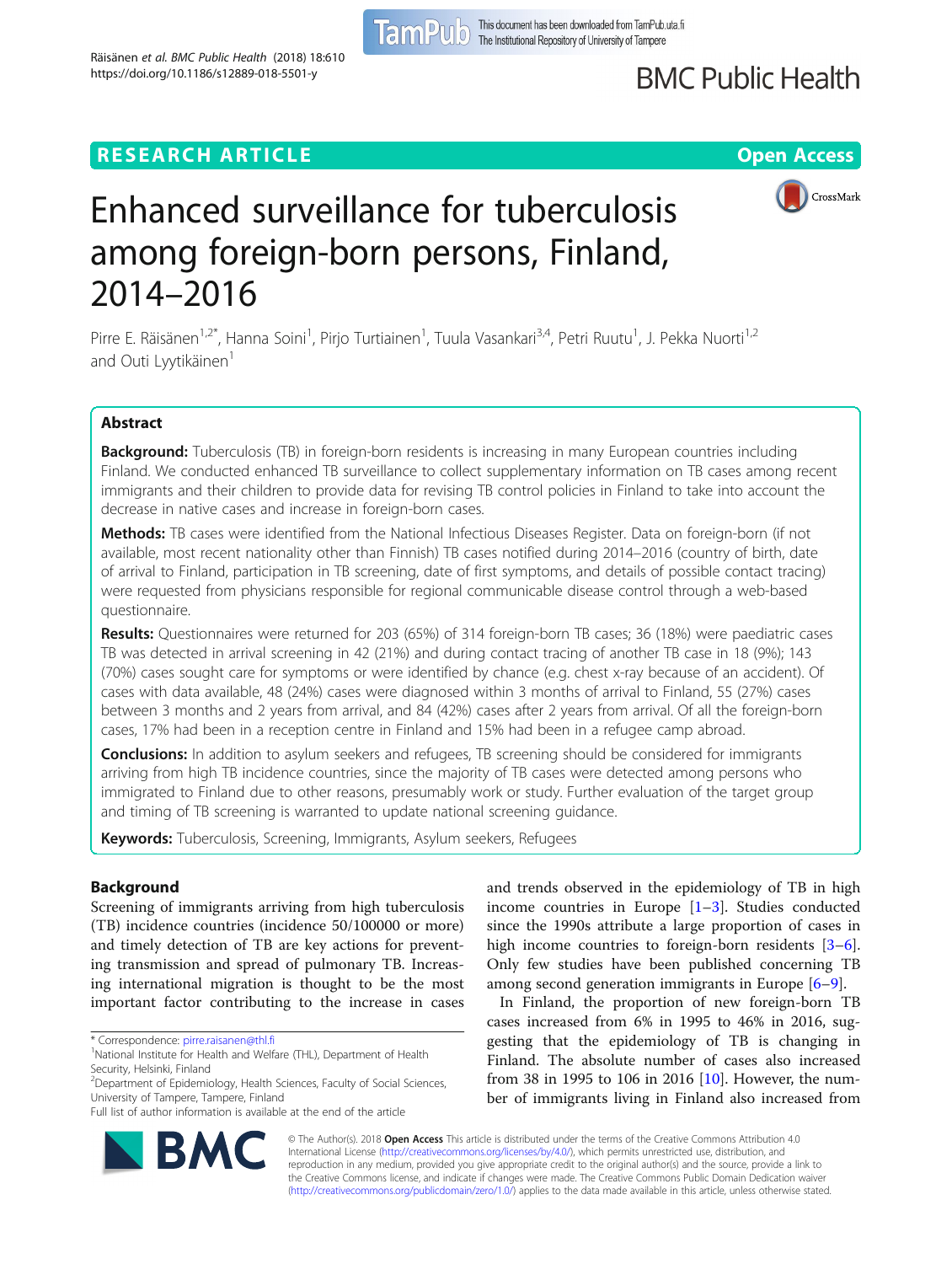approximately 106,000 in 1995 (2% of the population, TB incidence 36/100000) to 360,000 in 2016 (7% of the population, TB incidence 29/100000). Countries with high TB incidence such as Somalia, Afghanistan, and Vietnam were the most common birth places of foreignborn persons living in Finland in 2016 [[11\]](#page-4-0).

According to national guidelines, refugees and asylum seekers are screened for TB within two weeks of arrival to Finland. TB screening is offered for persons arriving from high TB incidence countries (≥50/100000), conflict areas or refugee camps or, if they have TB symptoms. Screening includes an interview and a chest x-ray. Offering screening is mandatory but participation is voluntary. TB screening is also offered to other immigrants who come from countries with a very high TB incidence (≥150/100000), and who plan to stay in Finland for 3 months or longer. Routine screening for latent tuberculosis infection (LTBI) among immigrants is not recommended in Finland. Moreover, all children born to parents from high-incidence countries receive Bacillus Calmette-Guérin (BCG) vaccine at birth.

The TB screening policy for refugees and asylum seekers has been in effect since 2009. When large numbers of asylum seekers arrived to Finland in 2015–2016, the policy was changed to include also individuals arriving from conflict areas (such as Iraq and Syria) or refugee camps. The policy concerning other immigrants has been in effect since 2014 and was modified in 2016 (TB incidence threshold was increased to 150/100000 to increase cost-effectiveness).

Second generation immigrant TB cases have not been studied earlier in Finland. In other low TB incidence countries such as Sweden, Norway, Denmark and The Netherlands [\[5](#page-4-0)], TB cases in foreign-born dominate the epidemiology of TB. In these countries, the proportion of immigrant cases varies between 50 and 85% of all cases. As surveillance and control of TB needs to be revised and improved in Finland to take into account the decrease in native cases and increase in foreign-born cases, enhanced TB surveillance was launched to collect detailed information of TB among migrants and their children. Our aim was to find out: 1) how TB was detected, 2) when TB was detected relative to arrival to Finland, 3) were any TB symptoms reported, and 4) what was the proportion of TB cases who were asylum seekers and refugees.

## Methods

TB cases diagnosed from 1.1.2014 to 31.12.2016 were identified from the National Infectious Diseases Register (NIDR), a population-based surveillance system. All physicians and laboratories notify TB cases to the NIDR using ECDC criteria, notifying is mandatory [[10](#page-4-0)]. The case definition for TB surveillance included all cases confirmed

by culture, sputum smear, nucleic acid amplification or histology and also reporting category 'physician's decision to initiate full TB treatment on the basis of clinical suspicion of TB despite lack of laboratory confirmation'. Data collected from NIDR with each notification include age, gender, country of birth, nationality, date of diagnosis, and clinical presentation of TB (pulmonary/ extrapulmonary). Categorical variables were compared with the χ2 test or Fisher's exact test by Statistical Analysis System Software, version 9 (SAS Institute, Inc., Cary, North Carolina) [[12](#page-4-0)].

A web-based questionnaire was sent to physicians responsible for communicable disease control in regions, where foreign-born or paediatric TB cases were notified. Data was requested on country of birth, date of arrival to Finland, travel route to Finland, whether the person has lived in a refugee camp before arriving in Finland, whether the person has stayed in a reception centre in Finland, participation in TB screening, date of first symptoms (e.g. cough, night sweats, weight loss, swelling or a lump), and possible contact tracing results. For paediatric cases, the parents' country of birth was reported.

A foreign-born person was defined as a person born outside of Finland or, if the country of birth was not known, the most recent nationality was not Finnish. A paediatric case in this study was a person under 18 years old. A second-generation immigrant was defined as a person under 18 years old, born in Finland and having at least one foreign-born parent.

## Results

In total, 771 TB cases were diagnosed in Finland during the study period; 314 (41%) were foreign-born and 48 (6%) were paediatric cases (foreign-born or born in Finland).

## Foreign-born cases

The questionnaires were returned for 203 (65%) of 314 foreign-born TB cases notified in the NIDR during 2014–2016. The most common countries of birth were Somalia, Afghanistan and Vietnam (Table [1\)](#page-2-0). The 203 patients were born in 43 different countries, and in one case the country of birth was unknown. Pulmonary TB was diagnosed in 140 cases (69%), and 9 of them (6%) had multidrug-resistant TB (MDR-TB). TB was detected in screening performed on arrival in 42 (21%) cases, 18 (9%) cases were found at contact tracing of another TB patient, and 143 (70%) cases sought care due to symptoms or were found by chance (e.g. chest x-ray taken due to an accident). The period from arrival to Finland to the date of diagnosis of TB was less than three months in 48 (24%) cases, three months to two years in 55 (27%) cases, and more than two years in 84 (42%)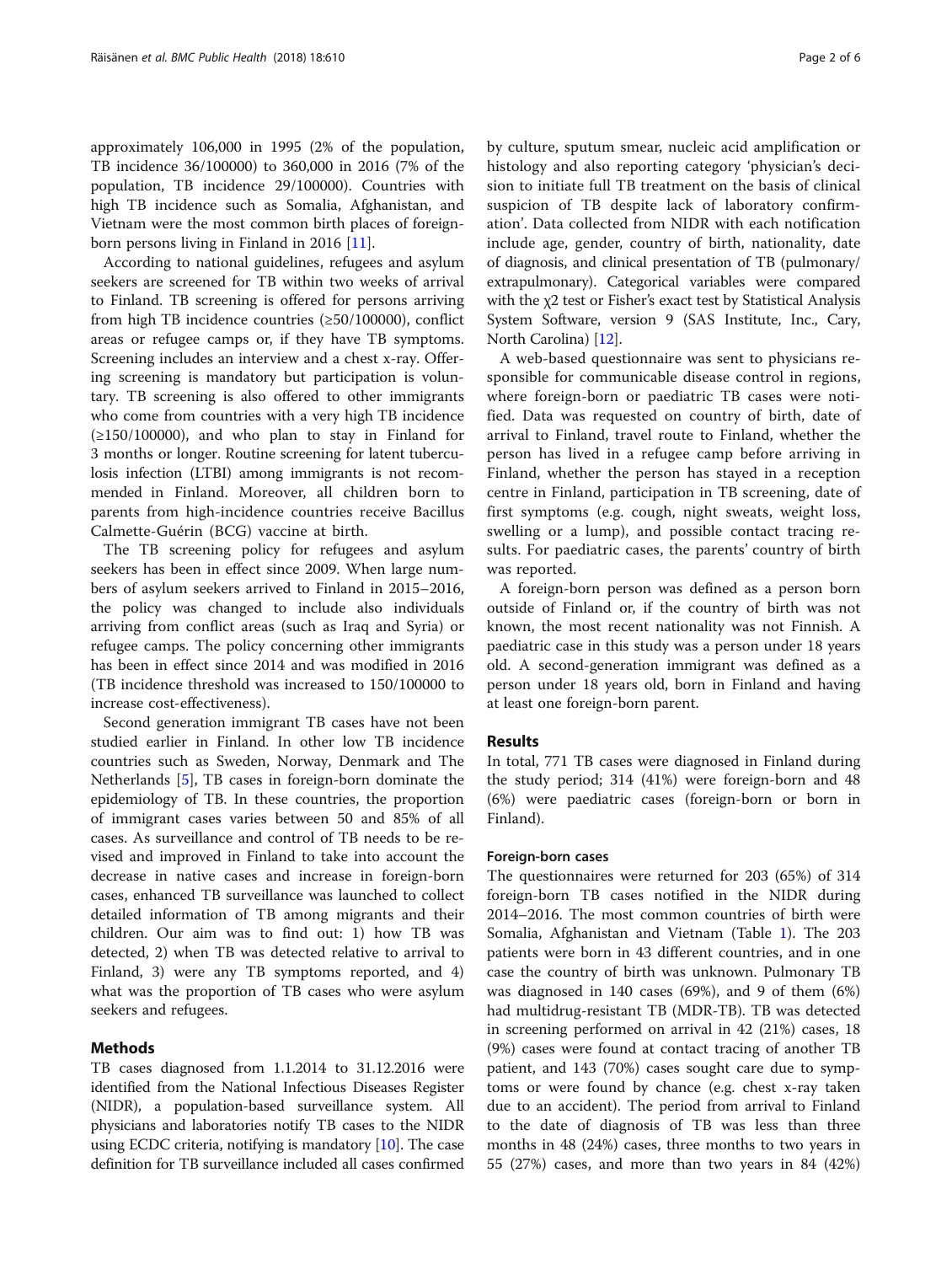<span id="page-2-0"></span>

|         | Table 1 Characteristics of foreign-born TB cases, 2014-2016, |  |  |
|---------|--------------------------------------------------------------|--|--|
| Finland |                                                              |  |  |

|                                                                   | Foreign-born case<br>$(n = 203)^{a}$ |  |
|-------------------------------------------------------------------|--------------------------------------|--|
| Median age, years (range)                                         | $28.5(2-83)$                         |  |
| Male cases $n$ (%)                                                | 120 (59)                             |  |
| Country of Birth                                                  |                                      |  |
| Somalia n (%)                                                     | 55 (27)                              |  |
| Afghanistan n (%)                                                 | 15(7)                                |  |
| Vietnam n (%)                                                     | 14(7)                                |  |
| Thailand $n$ (%)                                                  | 10(5)                                |  |
| The Philippines n (%)                                             | 10(5)                                |  |
| Other/unknown n (%)                                               | 99 (49)                              |  |
| Stayed in a refugee camp abroad $n$ (%)                           | 30(15)                               |  |
| Stayed in a reception centre in Finland $n$ (%)                   | 35 (17)                              |  |
| TB found in screening n (%)                                       | 42 (21)                              |  |
| TB diagnosed within two years after arrival<br>to Finland $n$ (%) | 103(51)                              |  |
| Symptoms of TB n (%)                                              | 153 (75)                             |  |
| Pulmonary TB n (%)                                                | 140 (69)                             |  |

<sup>a</sup>questionnaire data available

cases. For 16 (8%) cases, the time of disease onset was not available. Of all the cases, 35 (17%) had stayed in a reception centre in Finland, and 30 (15%) had been in a refugee camp prior to arrival in Finland.

Of the 203 foreign-born TB cases 50 (25%) reported no symptoms compatible with TB. Thirteen (26%) of the asymptomatic cases were detected in screening performed at or soon after arrival, 10 (20%) due to being investigated because of an accident or death, and 12 (24%) during contact tracing. In 15 cases this information was not available. Of the foreign-born TB cases without symptoms, 42 (84%) had pulmonary TB, 9 (18%) had been living in a refugee camp on the way to Finland and 14 (28%) in a reception centre in Finland. The proportion of pulmonary TB was higher among asymptomatic cases (84%) than among symptomatic cases (54%). Forty-seven (94%) of the cases with no symptoms were born in a high TB incidence country.

## Paediatric cases

Between 2014 and 2016, 48 paediatric TB cases were identified from the NIDR. Of them, 36 (75%) were foreign-born and 12 (25%) were born in Finland. We received 27 (56%) replies for the questionnaire, and in 5 cases both parents were born in Finland. These cases were excluded from the analysis (Fig. 1).

Of the remaining 22 paediatric TB cases with questionnaire data available and at least one parent born outside Finland, 17 (77%) were foreign-born and 5 (23%) were born in Finland, classified as second- generation



immigrants. Their parents were born in high TB incidence countries, except two of the fathers who were born in Finland. Six (27%) children were born in Afghanistan, 3 (14%) in Somalia and one (5%) in Bahrain, Ethiopia, Malawi, Myanmar, the Philippines, South Africa, Thailand and Vietnam, each.

Pulmonary TB was diagnosed in 19 children (86%), and 2 (11%) had MDR-TB. All Finnish-born paediatric cases (5) were identified during contact tracing of another TB patient and all had pulmonary TB. Of the foreign-born paediatric TB cases, 7 (41%) were identified in screening performed on arrival, 4 (24%) cases were found during contact tracing of another TB patient and 6 (35%) cases sought care due to symptoms or were found by chance (e. g. chest x-ray taken for another reason). The period from arrival to Finland to the date of diagnosis of TB, was less than three months in 9 (53%) cases, three months to two years in 4 (24%) cases, and more than two years in 4 (24%) cases. Eight children (47%) had resided at a reception centre in Finland, and 5 (29%) had been in a refugee camp prior to arrival in Finland.

No TB symptoms were reported for 22 paediatric TB patients 13 (59%). Five (38%) of them were found in screening performed at or soon after arrival, 7 (54%) in contact tracing and 1 (8%) was found by chest x-ray taken for another reason. All had pulmonary TB, one (8%) had MDR-TB, 4 (31%) had been living in a refugee camp abroad, 3 (23%) in a reception centre in Finland, and 10 (77%) were born in a high TB incidence country.

Seeking care due to symptoms was more common among foreign-born adults than children  $(p < 0.01)$ (Table [2\)](#page-3-0). Early detection of TB (less than three months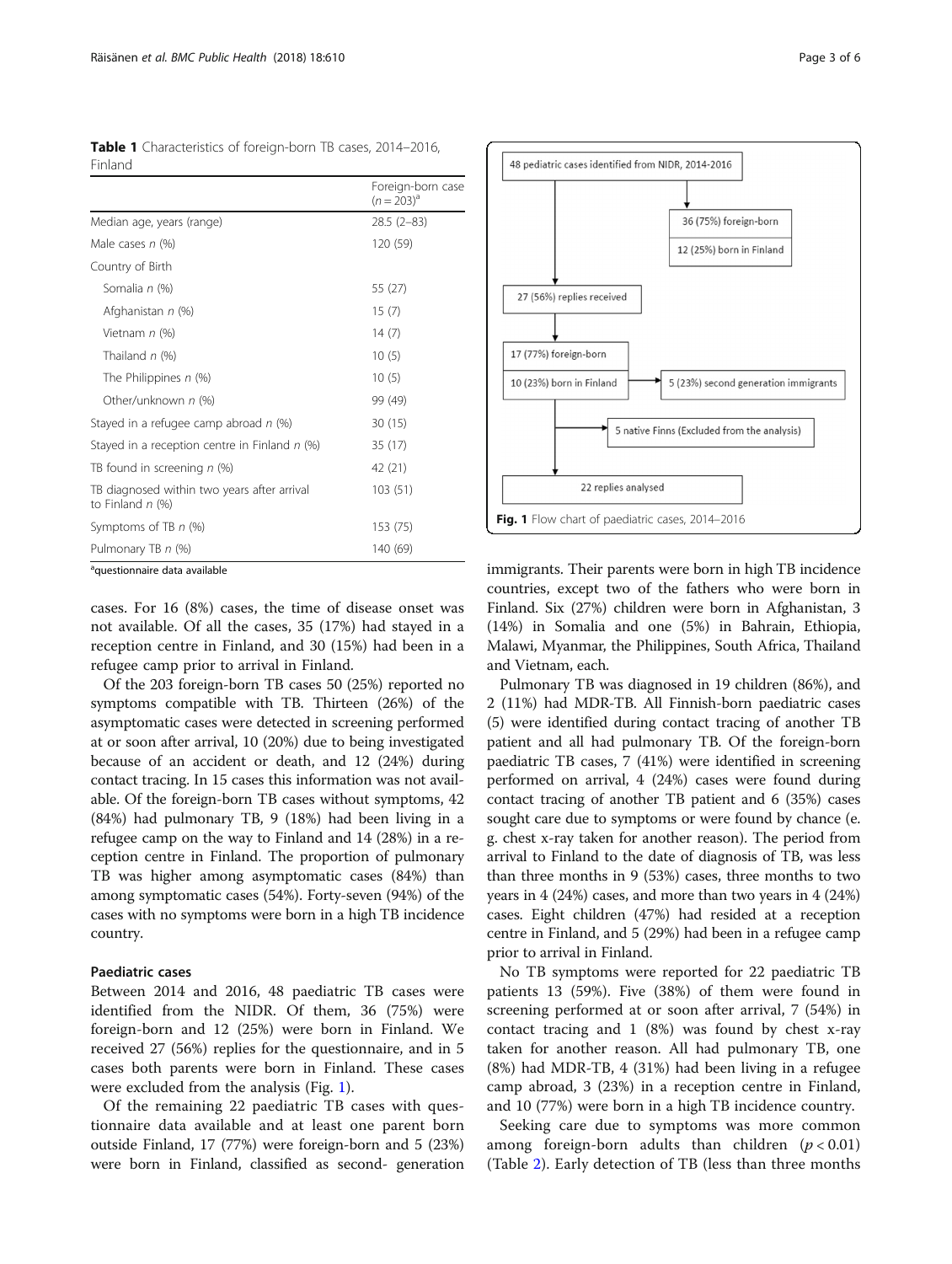| CUJCJ, ZVIT ZVIV, I INIUNIU                     | Adult n (%)<br>$(n = 186)^{a}$ | Paediatric n (%) p-value<br>$(n = 17)^{a}$ |        |
|-------------------------------------------------|--------------------------------|--------------------------------------------|--------|
| Pulmonary TB                                    | 125(67)                        | 14 (82)                                    | 0.198  |
| Multidrug-resistant TB                          | 7(6)                           | 2(14)                                      | 0.099  |
| Method TB detected                              |                                |                                            |        |
| Screening performed at arrival                  | 35 (19)                        | 7(41)                                      | 0.029  |
| During contact tracing of<br>another TB patient | 14(8)                          | 4(24)                                      | 0.026  |
| Sought care for symptoms or<br>by chance        | 137 (74)                       | 6(35)                                      | < 0.01 |
| Time from arrival to Finland to diagnosis of TB |                                |                                            |        |
| $<$ 3 months                                    | 39 (21)                        | 9(53)                                      | < 0.01 |
| $3-23$ months                                   | 51 (27)                        | 4(24)                                      | 0.73   |
| $\geq$ 24 months                                | 80 (43)                        | 4(24)                                      | 0.119  |
| Unknown                                         | 16(9)                          | 0(0)                                       | 0.254  |
| Person had resided in                           |                                |                                            |        |
| Reception centre in Finland                     | 27(15)                         | 8(47)                                      | < 0.01 |
| Refugee camp abroad                             | 25(13)                         | 5(29)                                      | 0.076  |
| No TB-related symptoms                          | 40 (22)                        | 10 (59)                                    | < 0.01 |

<span id="page-3-0"></span>Table 2 Characteristics of adult and paediatric foreign-born TB cases, 2014–2016, Finland

<sup>a</sup>questionnaire data available

after arrival), asymptomatic disease, and staying at a reception centre were more common among children than adults ( $p < 0.01$ ).

## **Discussion**

This study shows that in three quarters of cases TB was detected when a foreign-born person was seeking medical care because of symptoms. Half of the cases were diagnosed within two years of arrival to Finland. Only one fifth of the TB cases were detected among individuals who had stayed in a reception centre in Finland and were classified as refugees or asylum seekers. Most of the detected TB cases (80%) were therefore among individuals who had come to Finland for other reasons, such as work or study.

Our study shows that 25% of the foreign-born cases had not reported any symptoms but yet TB was found in a chest x-ray taken for screening or contact tracing purposes. Thus, TB was detected before any symptoms occurred, and further transmission of the disease was avoided. Surprisingly, the proportion of pulmonary TB was higher among asymptomatic cases than symptomatic cases. This might be due to many reasons. First, extrapulmonary TB may cause pain and/or abscess in the affected part of the body and for that reason, person is seeking medical care. Second, pulmonary symptoms are not always recognized as TB, since some of the TB cases are first treated as pneumonia or common cold. In addition, early stages of pulmonary TB do not always

cause noticeable symptoms especially among previously healthy young individuals. Third, the foreign-born patients may be reluctant to report their TB symptoms due to fear of stigma or deportation. Large proportions (60%) of the paediatric patients were reportedly asymptomatic. TB in children often presents with atypical symptoms and it is difficult for small children to communicate their symptoms. Since children primarily stayed at reception centres where screening practices were routinely implemented, their TB was detected earlier than adults.

Approximately 20% of TB cases in this study were found by screening performed at arrival to Finland. This suggests that immigrants coming from high TB incidence countries might benefit from chest x-ray screening even if they do not have any symptoms. Chest x-ray may be used to assess asymptomatic active disease [\[13](#page-5-0)]. In Finland, chest x-ray is combined with an extensive interview and symptom screening of the individual. Immigrant screening policies in other low TB incidence countries vary widely and may influence observed rates of TB [\[14](#page-5-0)]. Some countries i.e. Australia, Canada, New Zealand, the United States and the United Kingdom have a pre-entry screening policy [\[5,](#page-4-0) [15](#page-5-0)]. The United Kingdom and the Netherlands also have a post-arrival latent tuberculosis screening policy with an active tuberculosis screening policy [\[5](#page-4-0)].

In Finland, screening of TB among refugees and asylum seekers is routinely performed at reception centres and screening coverage is good  $[16]$  $[16]$ . Screening of other immigrants (such as students, workers, family members) arriving from high-TB incidence countries is also recommended, but not consistently implemented [[17\]](#page-5-0). Since systematic screening of all immigrants is unrealistic, public-health efforts should be aimed at situations were transmission of TB is more likely to occur or would cause more serious consequences to the affected (such as schools, day-care centres and hospitals). The Finnish TB screening policy has recently been modified to target all health-care workers and caretakers of small children arriving from very high TB-incidence countries [[18\]](#page-5-0).

More than half of the foreign-born cases were diagnosed within two years after arrival to Finland. On the other hand, some cases had been living in Finland for ten years or more. We do not know whether these persons had travelled to their home countries or whether transmission, or reactivation of latent infection, occurred in Finland. Our previous studies using molecular genotyping methods show that TB was more often caused by reactivation of LTBI obtained in the country of origin of the patient, and that transmission of TB between Finns and foreign-born persons was rare [[10](#page-4-0), [19](#page-5-0)]. Moreover, we do not know if the diagnostic delay was due to delays in the health-care system or the patient's care seeking. It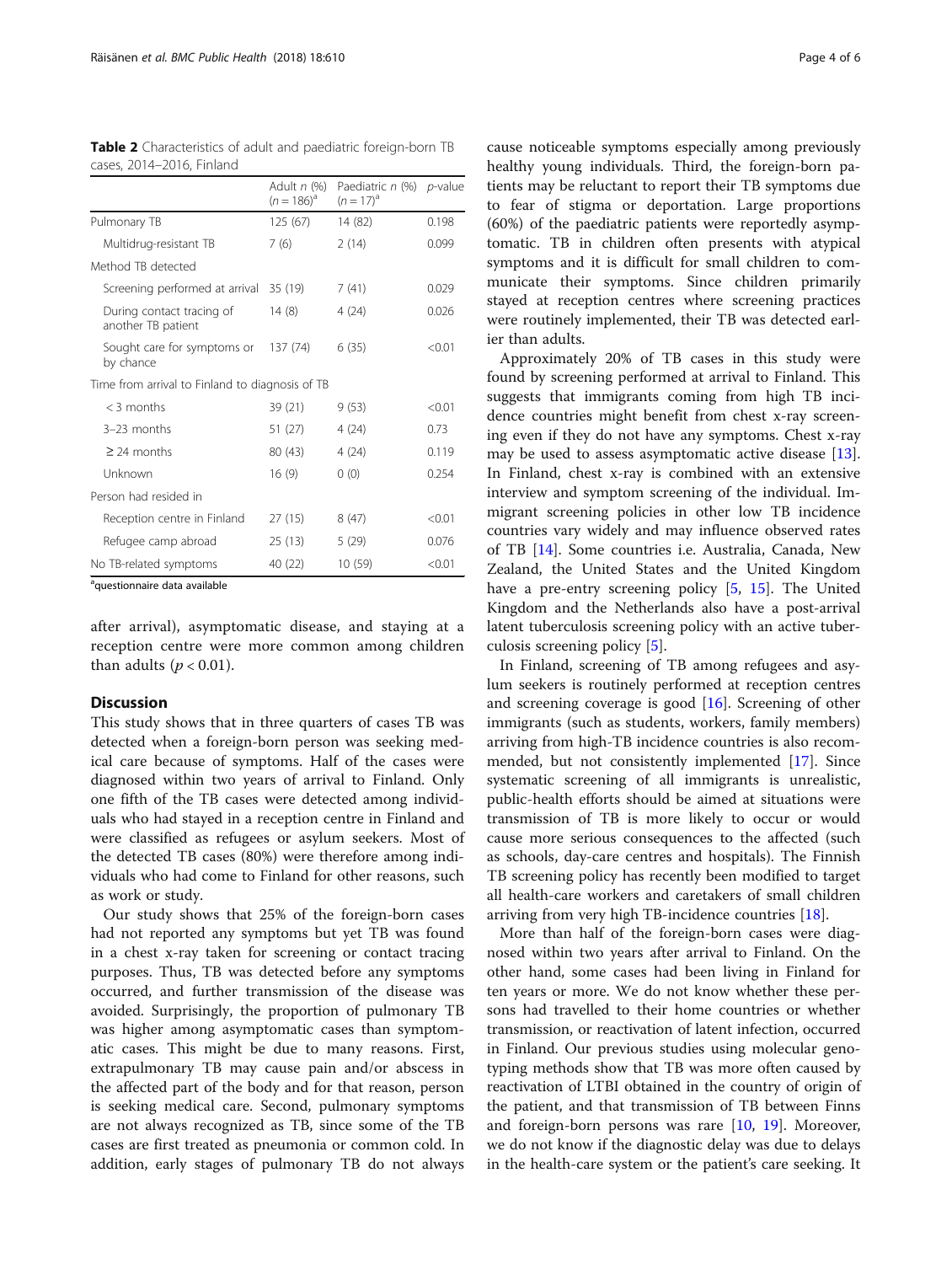<span id="page-4-0"></span>is possible that the patient had sought help earlier but the possibility of TB was not investigated. Furthermore, persons from high TB incidence countries have a lifelong increased risk of TB. A similar scenario has been reported from Sweden where 23% of all immigrant TB cases had been living in the country for more than ten years [\[20](#page-5-0)].

In Finland, three quarters of children diagnosed with TB were foreign-born, 5 were second-generation immigrants and 5 cases were detected among children of Finnish origin. As the population of second-generation immigrants is much smaller, we may assume that the incidence rate among second-generation children is likely much higher than among Finnish children. [6].

A major limitation for our study was the low response rate. The questionnaire was sent to the physician in charge of communicable diseases, not directly to the clinician treating the patient. The patient data may not have been consistently recorded or requested data may have been missing. This is especially common for asylum seekers, who often move within one country and between countries, and their health records do not always follow. Moreover, asylum seekers do not receive the Finnish national identifier, which is needed for linking health records.

## Conclusion

Half of the reported TB cases among foreign-born persons were detected within two years of arrival; most of them were seeking care for TB-related symptoms. As less than 20% had been seeking asylum in Finland and therefore screened, most of the cases had arrived in Finland for other reasons such as work or study. Further evaluation of the target groups and timing of TB screening is warranted to update national screening guidance.

#### Abbreviations

BCG: Bacillus Calmette-Guérin; Filha: Finnish lung health association; MDR-TB: Multidrug-resistant TB; NIDR: National infectious diseases register; TB: Tuberculosis; THL: National Institute for Health and Welfare

#### Acknowledgements

We thank Eero Lilja for technical assistance in statistical analysis.

## Funding

PE Räisänen was supported by the Foundation of the Finnish Anti-Tuberculosis Association, Tuberculosis Foundation of Tampere and The Research Foundation of Pulmonary Diseases.

## Availability of data and materials

The datasets generated and/or analysed during the current study are not publicly available due to possibility of recognition of a patient even though data does not include personal level data, but are available from the corresponding author on reasonable request.

## Description of the article

Enhanced surveillance was implemented to collect detailed information of tuberculosis (TB) among migrants and their children in Finland to provide information for revising TB control policies to take into account the decrease in native cases and increase in foreign-born cases. Our aim was to find out:

1) how TB was detected, 2) when TB was detected relative to arrival to Finland, 3) were any TB symptoms reported, and 4) what was the proportion of reported TB cases who were asylum seekers and refugees.

## Authors' contributions

PER, HS, PT, TV, PR, JPN and OL designed the study. PER and PT collected the data. PER, HS, TV, PR, JPN and OL contributed to data analysis and interpretation of the results. PER, HS, JPN and OL drafted and finalized the manuscript. All authors revised the manuscript critically and approved the final version for publication.

## Ethics approval and consent to participate

Not applicable as data in this study were analysed within the epidemiological research purposes authorized by the Finnish Communicable Diseases Act 1227/ 2016, 42 §. Therefore, ethical approval was deemed unnecessary.

## Competing interests

The authors declare that they have no competing interests.

## Publisher's Note

Springer Nature remains neutral with regard to jurisdictional claims in published maps and institutional affiliations.

#### Author details

<sup>1</sup>National Institute for Health and Welfare (THL), Department of Health Security, Helsinki, Finland. <sup>2</sup>Department of Epidemiology, Health Sciences, Faculty of Social Sciences, University of Tampere, Tampere, Finland. <sup>3</sup>Finnish Lung Health Association (Filha), Helsinki, Finland. <sup>4</sup>Department of Pulmonary Diseases and Clinical Allergology, University of Turku, Turku, Finland.

## Received: 11 December 2017 Accepted: 24 April 2018 Published online: 09 May 2018

#### References

- 1. Kunst H. Cross-border collaboration in tuberculosis prevention and care in Europe: can we do better? Int J Tuberc Lung Dis. 2017;1(21):717.
- 2. Blumberg HM, Migliori GB, Ponomarenko O, Heldal E. Tuberculosis on the move. Lancet. 2010;375:2127–9.
- 3. Rieder HL, Zellweger JP, Raviglione MC, Keizer ST, Migliori GB. Tuberculosis control in Europe and international migration. Eur Respir J. 1994;7:1545–53.
- 4. Odone A, Tillmann T, Sandgren A, Williams G, Rechel B, Ingleby D, Noori T, Mladovsky P, McKee M. Tuberculosis among migrant populations in the European Union and the European Economic Area. Eur J Pub Health. 2015; 25:506–12.
- 5. Lönnroth K, Mor Z, Erkens C, Bruchfeld J, Nathavitharana RR, van der Werf MJ, Lange C. Tuberculosis in migrants in low-incidence countries: epidemiology and intervention entry points. Int J Tuberc Lung Dis. 2017; 1(21):624–37.
- 6. Marx FM, Fiebig L, Hauer B, Brodhun B, Glaser-Paschke G, Magdorf K, Haas W. Higher Rate of Tuberculosis in Second Generation Migrants Compared to Native Residents in a Metropolitan Setting in Western Europe. PlosOne. 2015;10:e0119693.
- 7. Romanus V. Tuberculosis in Bacillus Calmette-Guerin-immunized and unimmunized children in Sweden: a ten-year evaluation following the cessation of general Bacillus Calmette-Guerin immunization of the newborn in 1975. Pediatr Infect Dis J. 1987;6:272–80.
- 8. Romanus V. Childhood tuberculosis in Sweden. An epidemiological study made six years after the cessation of general BCG vaccination of the newborn. Tubercle. 1983;64:101–10.
- 9. Winje BA, Oftung F, Korsvold GE, Mannsåker T, Ly IN, Harstad I, Dyrhol-Riise AM, Heldal E. School based screening for tuberculosis infection in Norway: comparison of positive tuberculin skin test with interferon-gamma release assay. BMC Infect Dis. 2008;17(8):140.
- 10. Räisänen PE, Soini H, Vasankari T, Smit PW, Nuorti JP, Ollgren J, Ruutu P, Lyytikäinen O. Tuberculosis in immigrants in Finland, 1995–2013. Epidemiol Infect. 2016;144:425–33.
- 11. Statistics Finland's PX-Web databases. Country of birth according to age and sex by region 1990–2016. 2017. [http://www.stat.fi.](http://www.stat.fi) Accessed 13 Jun 2017.
- 12. SAS Institute Inc. Statistical Analysis System (SAS) software, version 9.2. Cary: SAS Institute Inc; 2009.